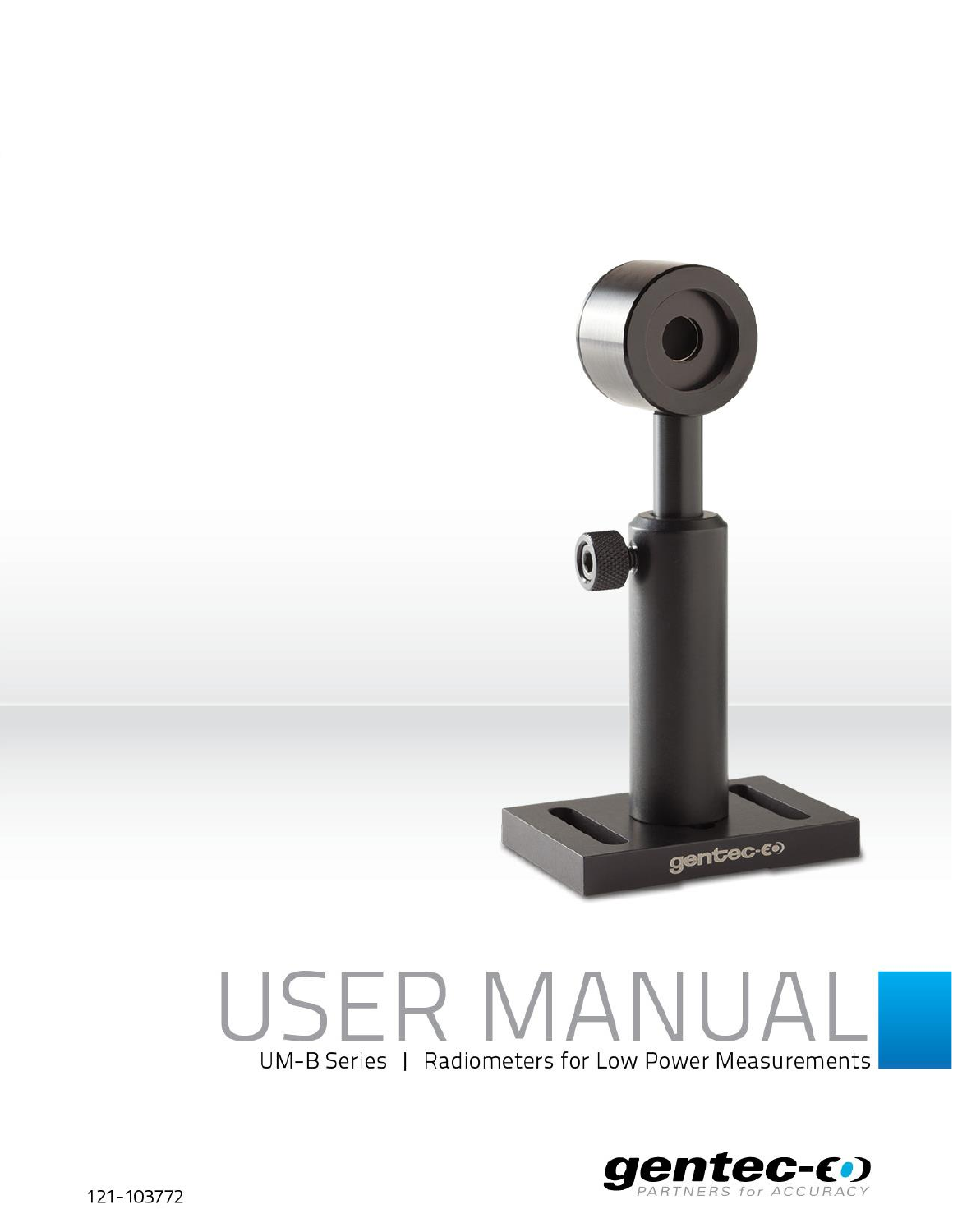## **WARRANTY**

#### **First Year Warranty**

The Gentec-EO thermal power and energy detectors carry a one-year warranty (from date of shipment) against material and /or workmanship defects when used under normal operating conditions. The warranty does not cover recalibration or damages related to misuse.

Gentec-EO will repair or replace at its option any wattmeter or joulemeter which proves to be defective during the warranty period, except in the case of product misuse.

Any unauthorized alteration or repair of the product is also not covered by the warranty.

The manufacturer is not liable for consequential damages of any kind.

In the case of a malfunction, contact the local Gentec-EO distributor or nearest Gentec-EO office to obtain a return authorization number. Return the material to the appropriate address below.

#### **Contacting Gentec Electro-Optics Inc.**

To help us answer your calls more efficiently please have the model number of the detector you are using ready before calling Customer Support.

#### **All customers:**

Gentec-EO, Inc. 445 St-Jean-Baptiste, Suite 160 Quebec, QC, G2E 5N7 Canada

Tel: (418) 651-8003 Fax: (418) 651-1174 Email: service@gentec-eo.com Web: www.gentec-eo.com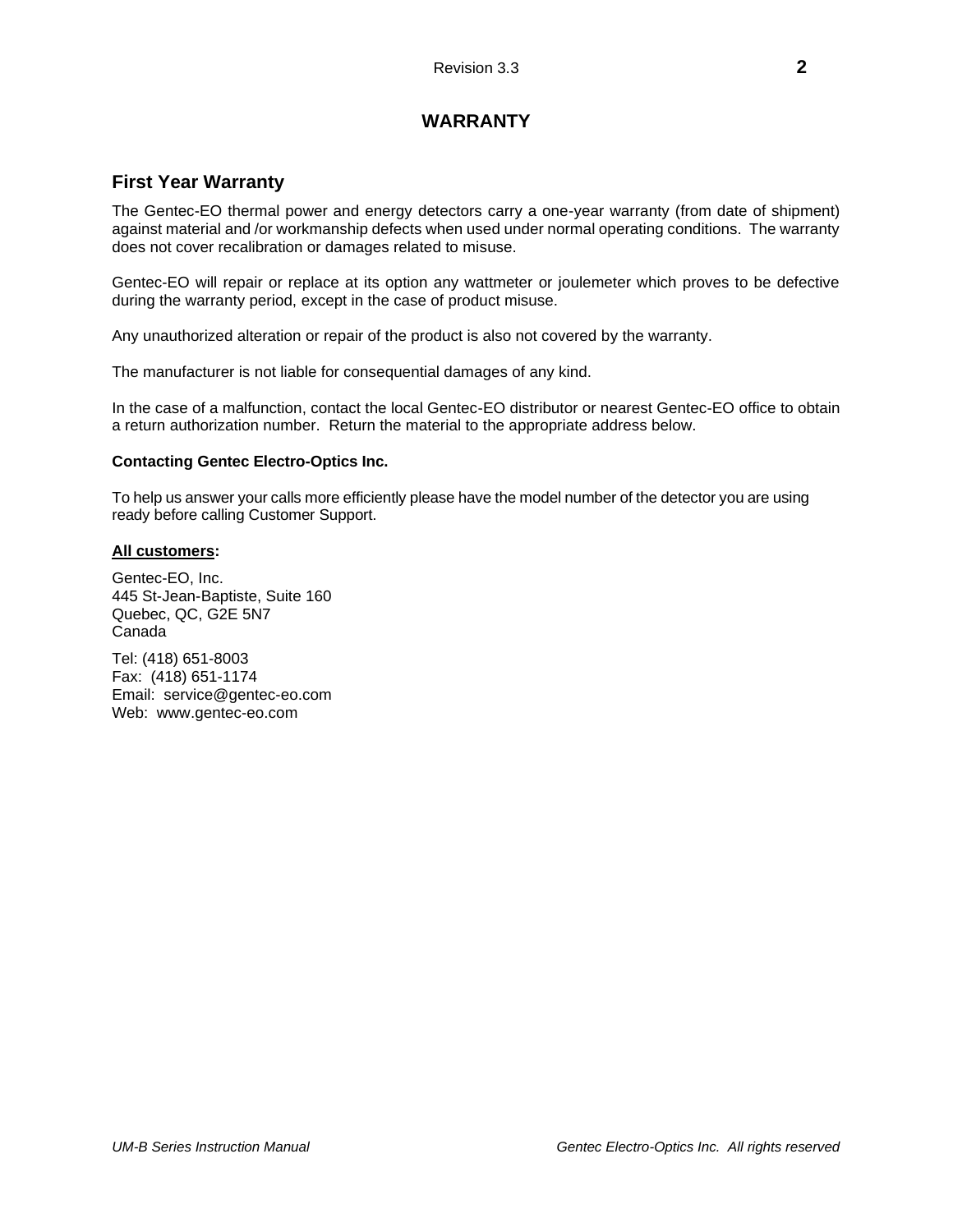## **TABLE OF CONTENTS**

|              |                                                                                                                                                                                                                                                                                                                    | 3                               |
|--------------|--------------------------------------------------------------------------------------------------------------------------------------------------------------------------------------------------------------------------------------------------------------------------------------------------------------------|---------------------------------|
| 1            | <b>GENERAL INFORMATION</b>                                                                                                                                                                                                                                                                                         | 5                               |
|              | 1.1. INTRODUCTION<br>1.2. UM9B-BL-D0 SERIES "SMART INTERFACE" CONNECTOR<br>1.3. UM-B SERIES SPECIFICATIONS                                                                                                                                                                                                         | 5<br>6<br>8                     |
| $\mathbf{2}$ | <b>OPERATING INSTRUCTIONS</b>                                                                                                                                                                                                                                                                                      | 9                               |
|              | 2.1. When used with a compatible monitor (UM9B-BL-D0)<br>2.1.1General Instructions<br>2.2. Working at other wavelengths than 1.064µm with the UM9B-BL-D0<br>2.3. When using an oscilloscope (UM9B-BL-L-D0):<br>2.3.1  General Instructions<br>2.3.2 Working at other wavelengths than 633 nm with the UM9B-BL-L-D0 | 9<br>10<br>10<br>11<br>11<br>13 |
| 3            | DAMAGE TO THE OPTICAL ABSORBER MATERIALS                                                                                                                                                                                                                                                                           | 14                              |
| 4            | <b>OPTIONAL ACCESSORIES</b>                                                                                                                                                                                                                                                                                        | 15                              |
|              | 4.1. Other Accessories:                                                                                                                                                                                                                                                                                            | 15                              |
| 5            | <b>APPENDIX A</b>                                                                                                                                                                                                                                                                                                  | 16                              |
|              | 5.1. Recycling and separation procedure for WEEE directive 2002/96/EC.<br>5.2. Separation:                                                                                                                                                                                                                         | 16<br>16                        |
| 6            | <b>DECLARATION OF CONFORMITY</b>                                                                                                                                                                                                                                                                                   | 17                              |
| 7            | <b>UKCA DECLARATION OF CONFORMITY</b>                                                                                                                                                                                                                                                                              | 18                              |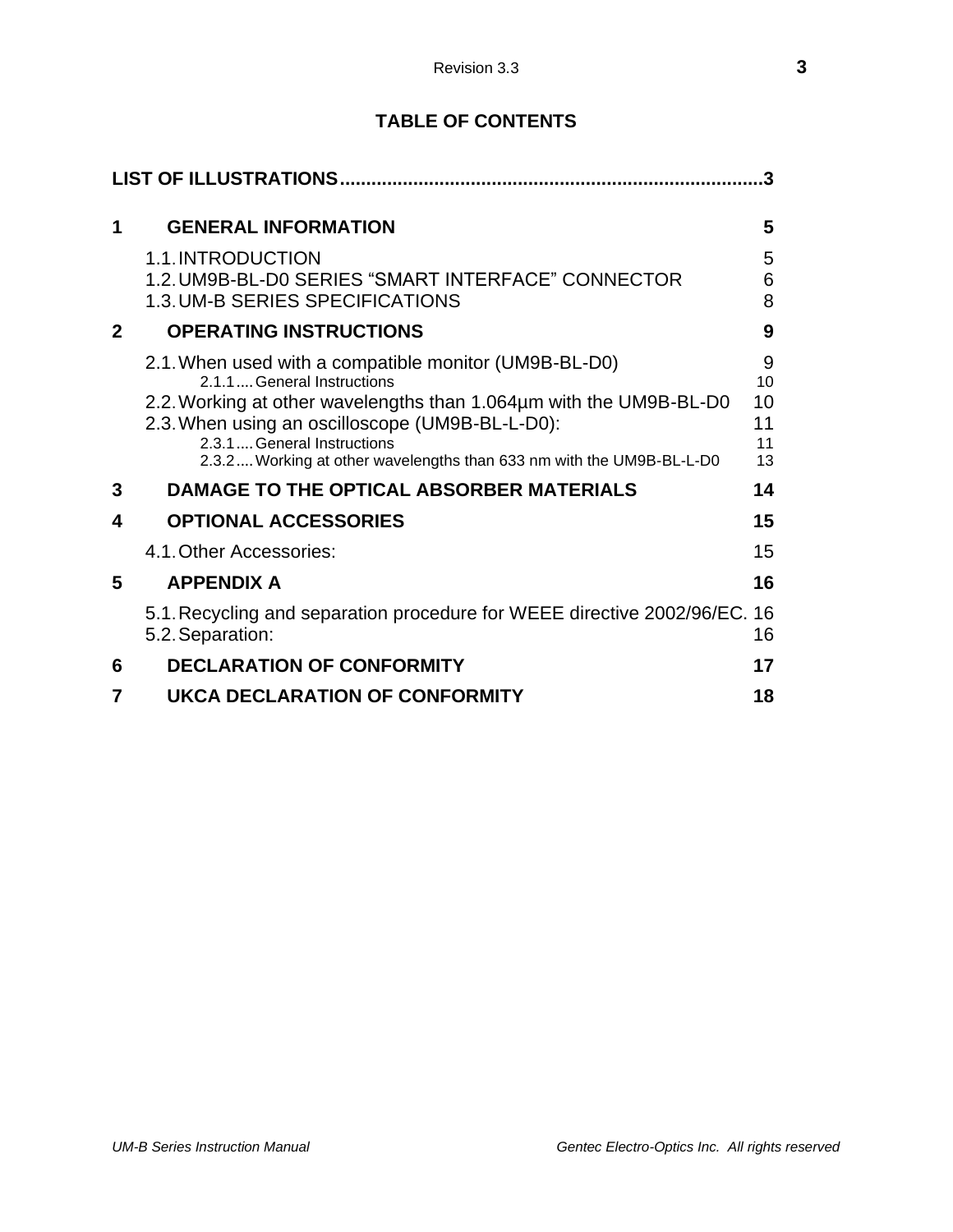## **LIST OF ILLUSTRATIONS**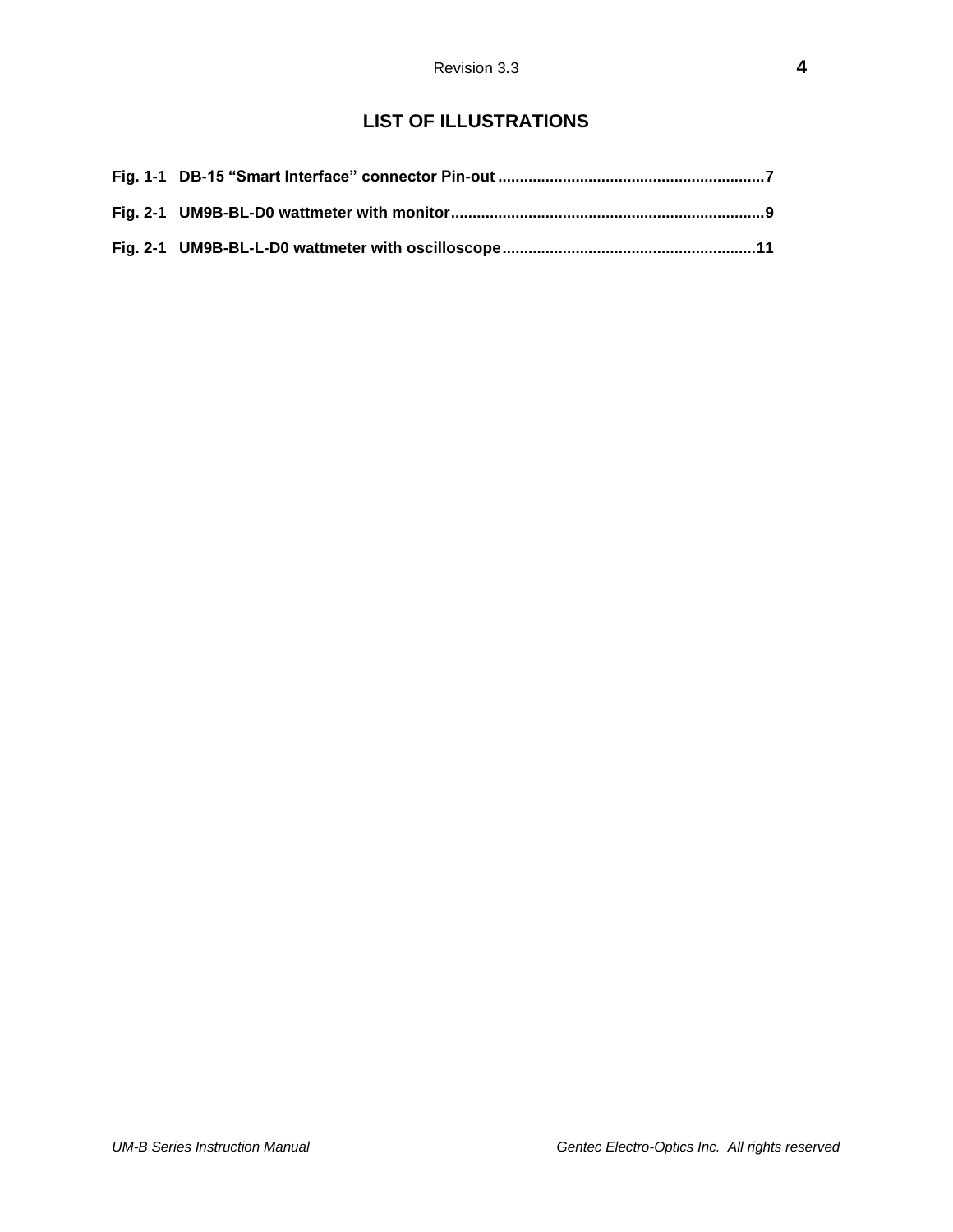#### <span id="page-4-0"></span>**1 GENERAL INFORMATION**

#### <span id="page-4-1"></span>**1.1 INTRODUCTION**

The Gentec-EO UM-B Series is a line of high performance and high accuracy pyroelectric wattmeters. Each unit is built for durability, compactness and ease of operation.

The UM-B optical absorber exhibits flat spectral response and a very low reflection.

The UM9B-BL-D0 benefits from the use of a DB-15 male, "Smart Interface" connector, containing an EEPROM (Erasable Electrical Programmable Read-Only Memory) programmed with the calibration sensitivity, the spectral correction factors at different wavelengths and other data related to the specific UM-B Series wattmeter head. This connector allows the monitor to automatically adjust its setting to those of the wattmeter being connected. It also includes a light tube attached to the housing that enhances immunity to radiated EMI noise and minimizes the effects of air currents on the stability of measurement.



The UM9B-BL-D0 offers an exceptionally wide dynamic range from 300 nW to 25 mW. It is compatible with our MAESTRO, U-LINK and M-LINK monitors. It must be used with an Optical Chopper running at 10 +/- 1 Hz.

The UM9B-BL-L-D0 model is designed to be used with the APM (D) (201848) and does not have the "Smart Interface" function. These wattmeters cannot be used with a monitor. They must be used with an APM and an acquisition system, example: an oscilloscope, lock in amplifier or OEM signal acquisition system.

UM9B-BL-L-D0 is calibrated in V/W and is documented in the calibration certificate of each unit. The spectral correction is also documented in the "Personal wavelength correction" certificate.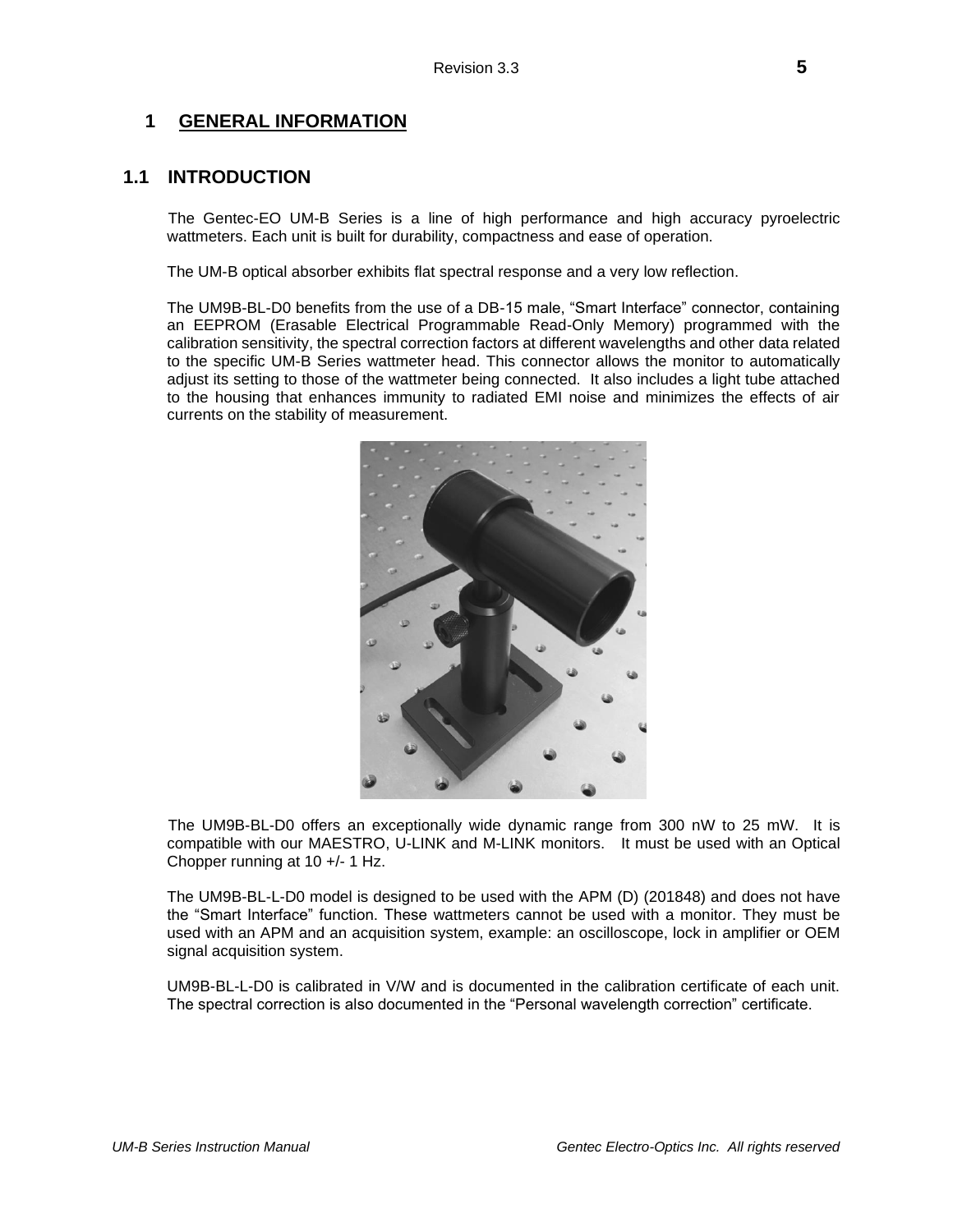#### <span id="page-5-0"></span>**1.2 UM9B-BL-D0 SERIES "SMART INTERFACE" CONNECTOR <sup>1</sup>**

The DB-15 male "Smart Interface" connector contains an EEPROM (Erasable Electrical Programmable Read-Only Memory) programmed with the calibration sensitivity and other data related to the specific UM-

B wattmeter in use. Faster set-ups are obtained because the monitor automatically adjusts to the characteristics of the wattmeter, when the "Smart Interface" is connected to the monitor.

The DB-15 "Smart Interface" connector pin-out is (see Fig. 1-1):

| 1-                              | <b>USED BY MONITORS</b> |                         |                |                              |
|---------------------------------|-------------------------|-------------------------|----------------|------------------------------|
| 2-                              | п                       |                         | $\blacksquare$ | п                            |
| $3-$                            | п                       | $\blacksquare$          | $\blacksquare$ | Ħ                            |
| $4-$                            | п                       | п                       | $\blacksquare$ | $\blacksquare$               |
| 5-                              | $\mathbf{H}$            | $\blacksquare$          | $\blacksquare$ | $\mathbf{u}$                 |
| $6-$                            |                         | "+" SIGNAL OUTPUT       |                |                              |
| $7-$                            |                         |                         |                | "-" SUPPLY VOLTAGE UM-B ONLY |
| 8-                              |                         | <b>USED BY MONITORS</b> |                |                              |
| 9-                              |                         |                         |                | "+" SUPPLY VOLTAGE UM-B ONLY |
| $10 -$                          |                         | USED BY MONITORS        |                |                              |
| $11 -$                          | п                       | π                       | π              | п                            |
| $12 -$                          | $\mathbf{H}$            | $\blacksquare$          | $\blacksquare$ | п                            |
| $13-$                           | "-" SIGNAL OUTPUT       |                         |                |                              |
| $14-$                           |                         | USED BY MONITORS        |                |                              |
| $15 -$                          | п                       | $\blacksquare$          | П              | п                            |
| SHELL- COAX. SHIELD / BODY GRND |                         |                         |                |                              |

NOTE : Verify with Gentec-EO for supply voltage requirements.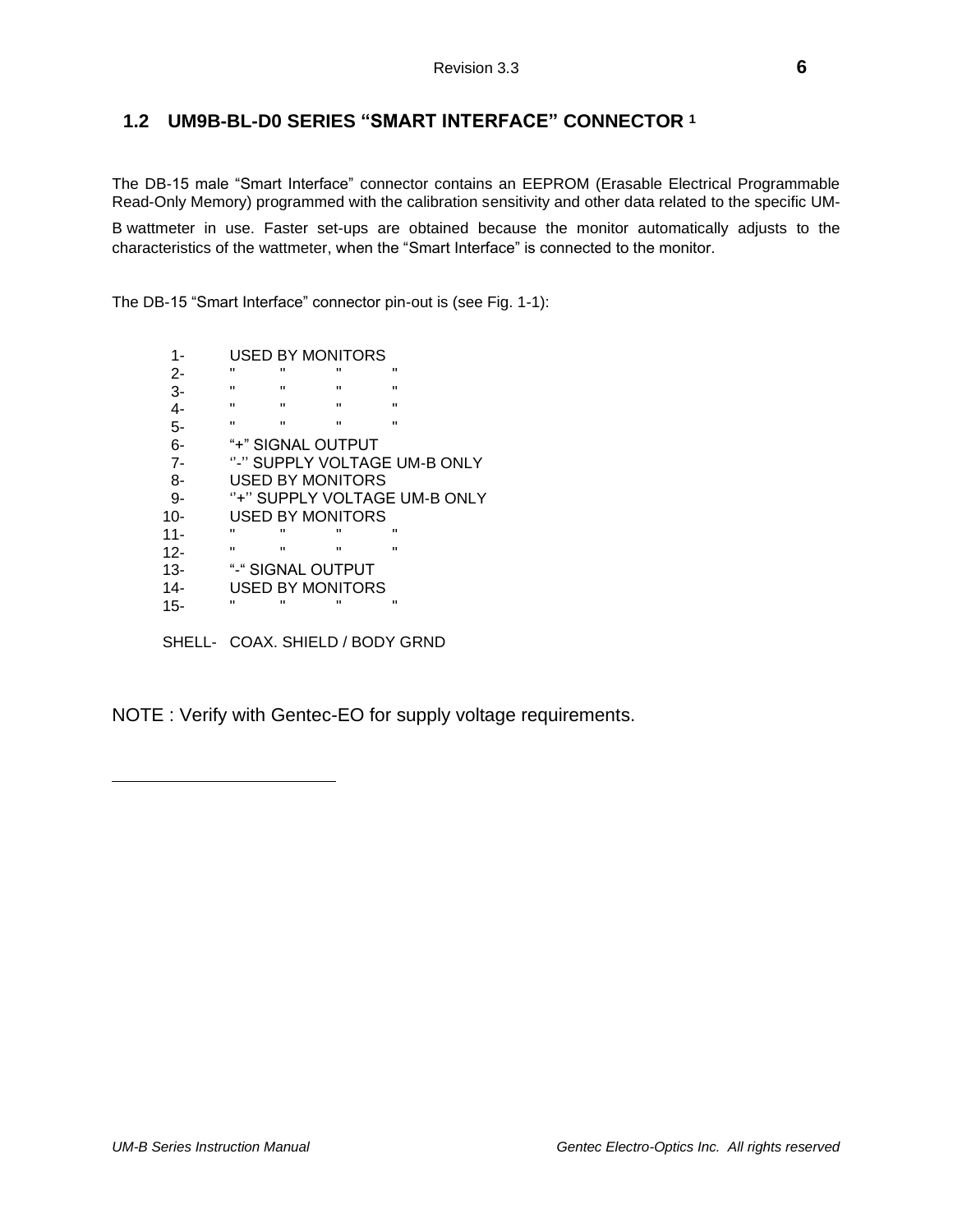Fig.  $1-1$ 

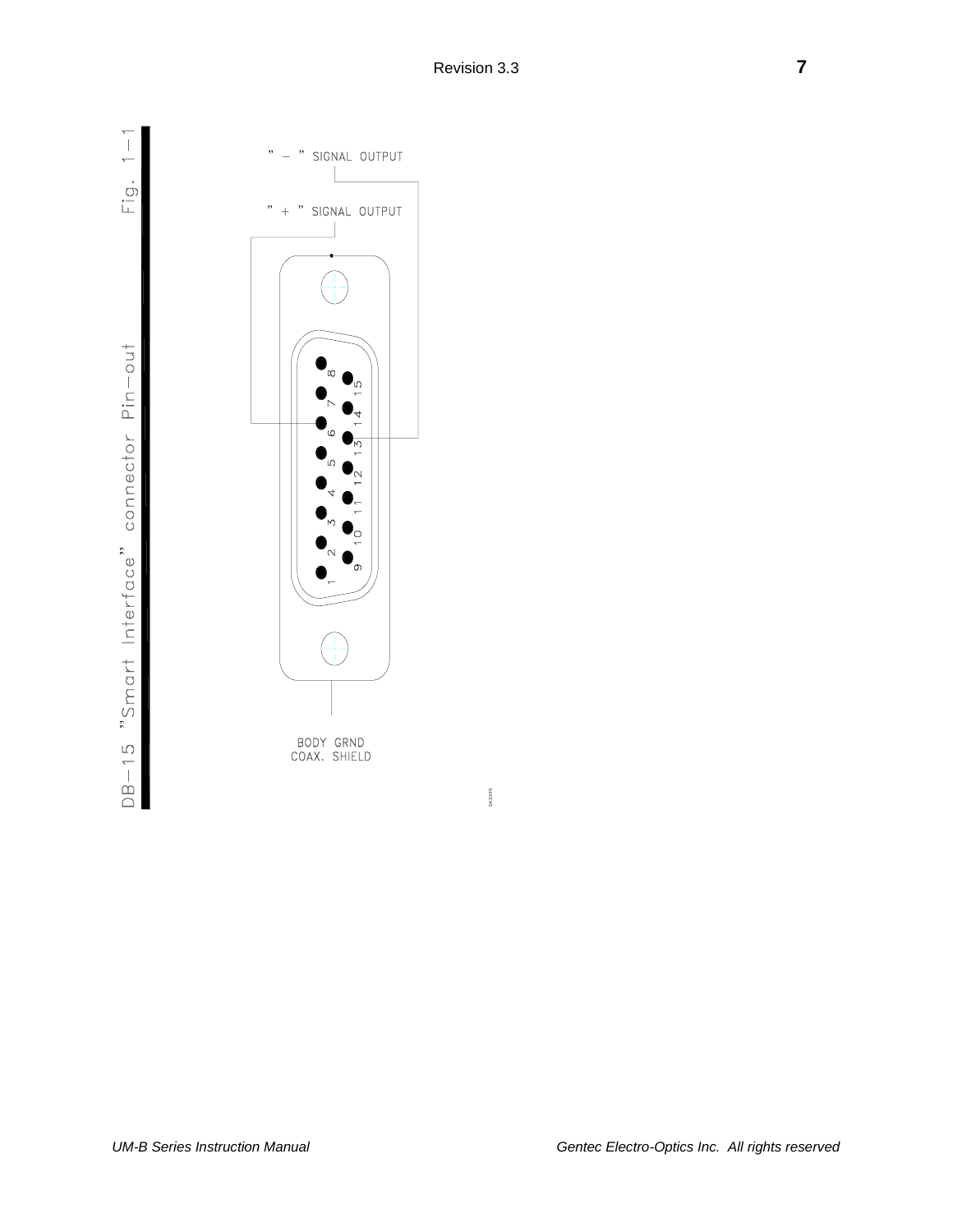## <span id="page-7-0"></span>**1.3 UM-B SERIES SPECIFICATIONS**

The following specifications are based on a one-year calibration cycle, an operating temperature of 15 to 28ºC and a relative humidity not exceeding 80% and a storage temperature from 5 to 45 ºC with relative humidity not exceeding 80%.

|                                            | UM9B-BL-D0                                                     | UM9B-BL-L-D0          |  |
|--------------------------------------------|----------------------------------------------------------------|-----------------------|--|
| <b>Monitor Compatibility</b>               | MAESTRO, U-LINK, M-LINK<br>(with latest firmware version only) | APM(D) only           |  |
| <b>NIG</b>                                 | 202024 (without stand)<br>202111 (with stand)                  | 202241                |  |
| <b>Effective Aperture Diameter</b>         | Ø9 mm                                                          |                       |  |
| Sensor                                     | Pyroelectric                                                   |                       |  |
| Absorber                                   | BL                                                             |                       |  |
| <b>Spectral Range</b>                      | $0.1 - 20 \mu m$                                               |                       |  |
| <b>Calibrated Spectral Range</b>           | $0.248 - 2.5$ µm <sup>a</sup>                                  | $633$ nm <sup>b</sup> |  |
| Max. Average Power                         | With MAESTRO: 20 mW<br>With U-LINK or M-LINK: 25 mW            | 200 µW                |  |
| Max. Average Power Density<br>50 mW/cm $2$ |                                                                |                       |  |
| Power Noise Level (RMS)                    | 300 nW                                                         | 5 nW                  |  |
| <b>Optical Chopper Frequency</b>           | $10 \pm 1$ Hz                                                  | $5 \pm 1$ Hz          |  |
| <b>Typical Rise time</b><br>$(0-95%)$      | < 0.2s                                                         |                       |  |
| <b>Typical sensitivity</b>                 | 120 V/W<br>20 000 V/W                                          |                       |  |
| <b>Calibration Uncertainty</b>             | ± 4.0 % @ 1064 nm                                              | $±$ 4.0 % @ 633 nm    |  |
| Dimensions (mm)                            | Ø38.1 x 26.2                                                   | Ø38.1 x 26.2          |  |
| Weight                                     | 91 g                                                           |                       |  |

<sup>a</sup>The calibrations at 2.1 to 2.5 µm and 10.6 µm are on special request only.

b Typical wavelength correction factors are provided for 0.19 to 2.1 µm

**Specifications subject to change without notice.**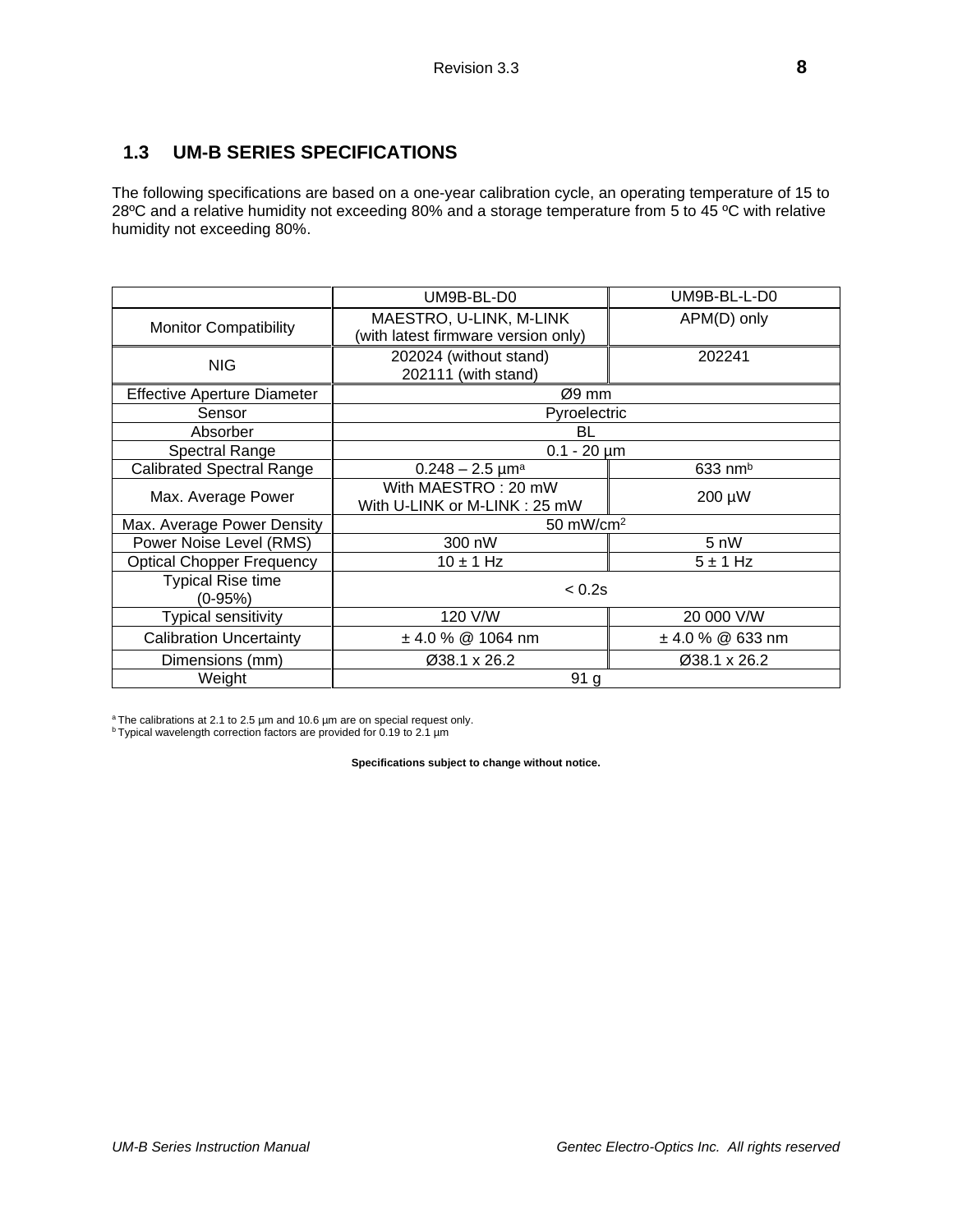## <span id="page-8-0"></span>**2 OPERATING INSTRUCTIONS**



## <span id="page-8-1"></span>**2.1 When used with a compatible monitor (UM9B-BL-D0)**

Figure 2.1: UM9B-BL-D0 with monitor

## **Refer to the user manual of each monitor for further information.**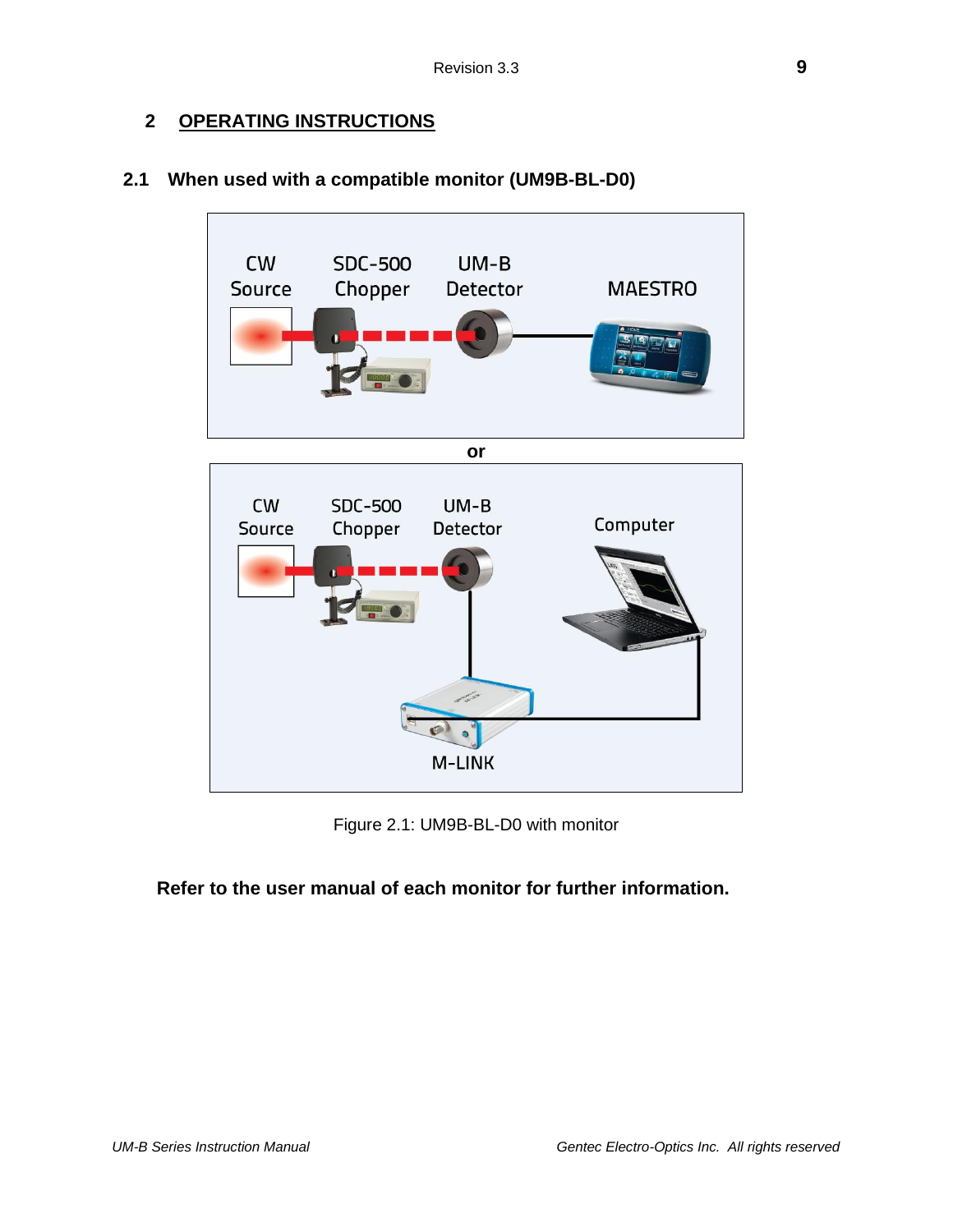#### <span id="page-9-0"></span>**2.1.1 General Instructions**

- 1- Place the wattmeter on its optical stand (Must use a delrin post).
- 2- Connect the wattmeter to a compatible Gentec-EO laser power monitor (see Fig. 2-1). (Refer to specifications)
- NOTE: The parameters programmed in the DB-15 "Smart Interface" are for a 1  $\text{M}\Omega$  load impedance.
	- 3- Remove the detector's protective cover, when applicable.
	- 4- Put the optical chopper (SDC-500 or equivalent) into the laser beam path and adjust the frequency at 10Hz (laser beam must be contained within the aperture).
	- 5- Put the wattmeter head into the laser beam path after the chopper. Make sure the laser beam is aligned to the center of the 9 mm detector area.

#### **CAUTION: Be careful not to exceed the maximum levels and/or average power densities specified in the specification table.**

NOTE: As with all pyroelectric devices, these detectors have some position and beam size linearity. For the most accurate measurements, the beam should be centered on the sensor surface.

#### <span id="page-9-1"></span>**2.2 Working at other wavelengths than 1.064µm with the UM9B-BL-D0**

The monitor will automatically configure himself using the data stored in the EEPROM of the DB-15 "Smart Interface". This includes the calibration sensitivity and wavelength corrections for 20 current wavelengths  $2, 3$ .

For more precise measurements with a UM-B Series wattmeter at wavelengths other than those already corrected by the "Personal wavelength correction ™" <sup>2</sup> data programmed into the "Smart Interface", a correction factor<sup>3</sup> is automatically set in the monitor to compensate for the change in sensitivity of the wattmeter caused by the change in absorption of the optical absorber at different wavelengths. This automatic correction is a linear interpolation between two measured values of the ''Personal wavelength correction''.

**<sup>2</sup>** Refer to the spectral curve of the " Personal Wavelength Correction TM " certificate supplied with the wattmeter

**<sup>3</sup>** Refer to the monitor manuals for instructions.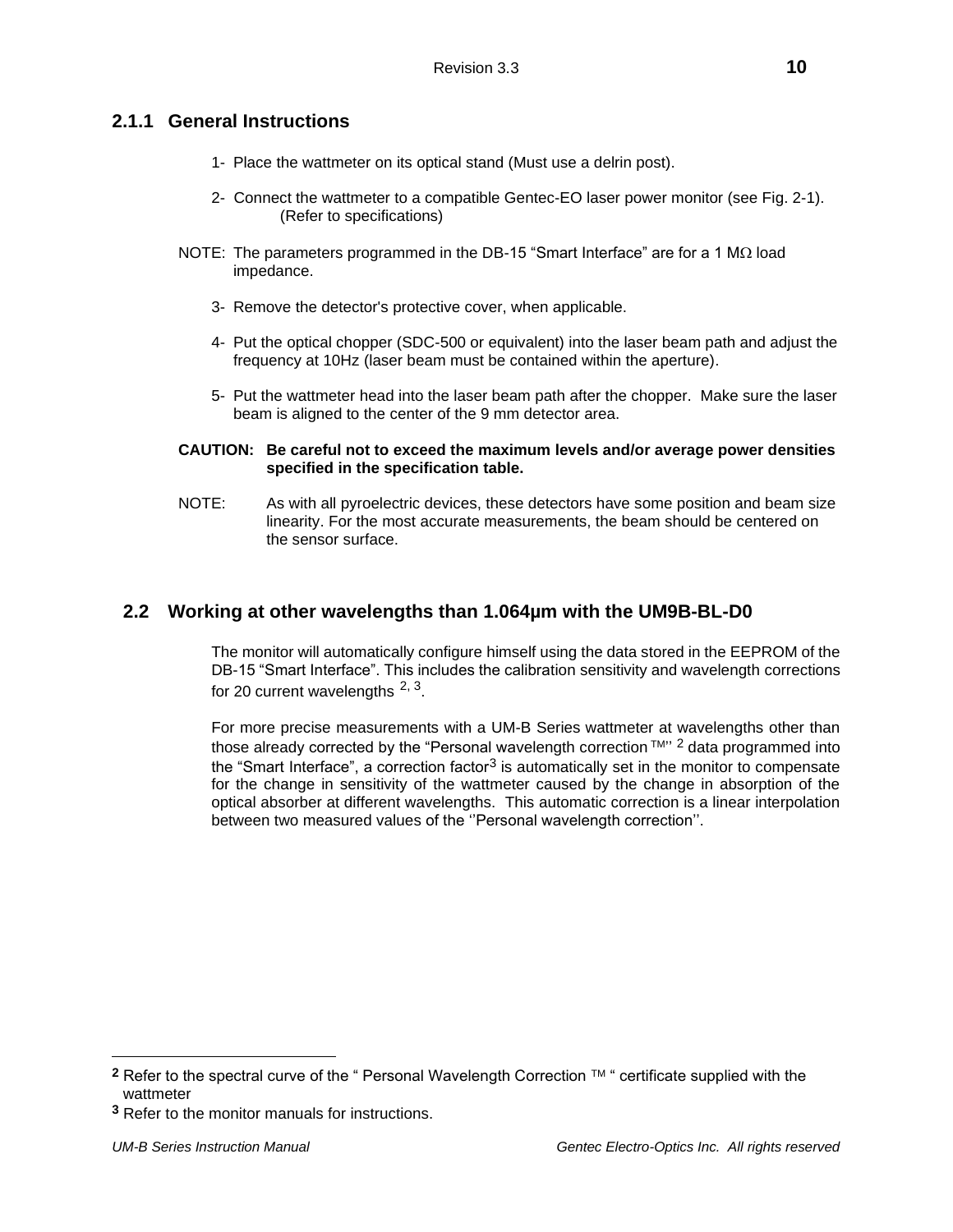

### <span id="page-10-0"></span>**2.3 When using an oscilloscope (UM9B-BL-L-D0):**



#### <span id="page-10-1"></span>**2.3.1 General Instructions**

- 1- Install the wattmeter on its optical stand using a Delrin post.
- 2- Connect the wattmeter to the APM and switch it on. (Battery or power supply needed)
- 3- Connect the APM to the oscilloscope.

NOTE: The required load impedance is 1 M $\Omega$  and  $\leq$  30 pF.

- 4- Put the optical chopper (SDC-500 or equivalent) into the laser beam path and adjust the frequency at 5 Hz (laser beam must be contained within the aperture).
- 5- Put the wattmeter head into the laser beam path after the chopper (laser beam must be contained within the aperture).

#### **CAUTION: Be careful not to exceed the maximum levels and average power density specified for this detector.**

- NOTE: As with all pyroelectric devices, these detectors have some position and beam size sensitivity. For the most accurate measurements, the beam should be centered on the sensor surface.
- 6- Adjust the oscilloscope so it triggers on the wattmeter pulse or on the chopper synch output signal. For low optical power levels we suggest synching the oscilloscope to the chopper for optimum performance.
- 7- Measure the baseline to peak voltage generated by the wattmeter.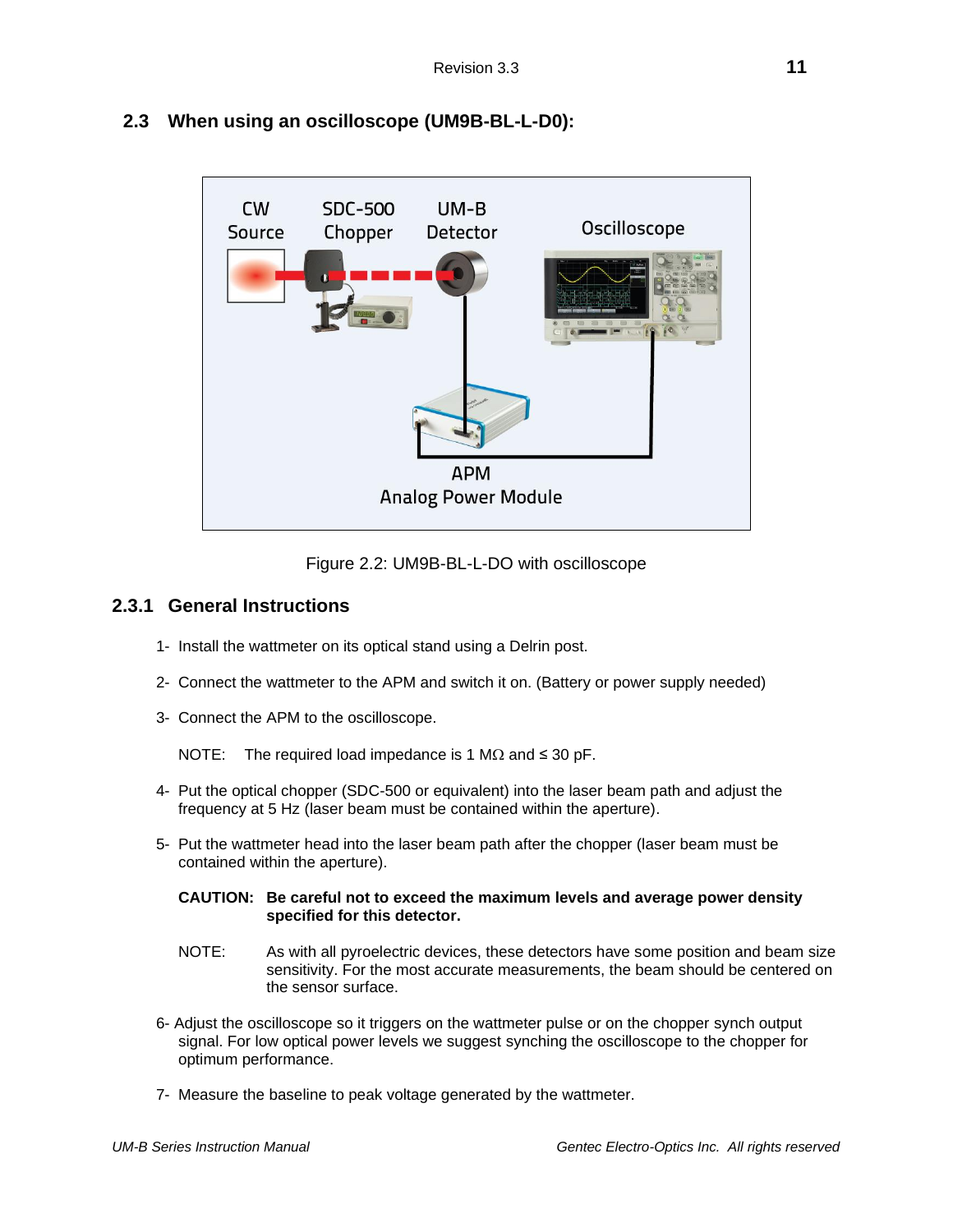- 8- Determine the wattmeter sensitivity (V/W) of the detector from the calibration certificate.
- 9- Calculate the optical power using the following equation:

Power =  $(V_{\text{peak}}-V_{\text{baseline}})$  / Calibration sensitivity

Ex:

- Vpeak-Vbaseline = 200 mV
- Detector calibration sensitivity (20 000 Volts / Watt)

Power = 200 mV / 2E+4 V/W = 10 µW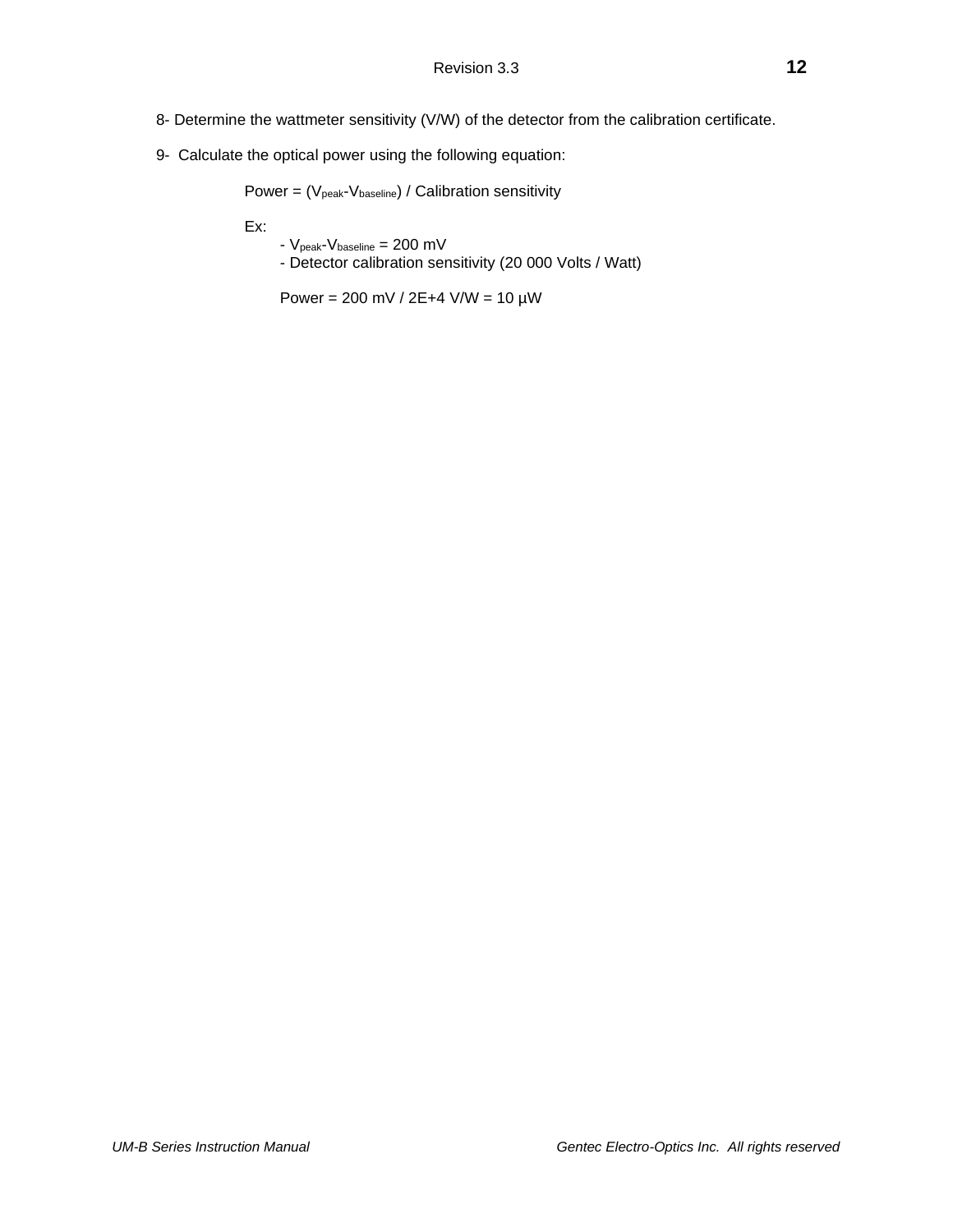#### <span id="page-12-0"></span>**2.3.2 Working at other wavelengths than 633 nm with the UM9B-BL-L-D0**

For measurements with a UM9B-BL-L-D0 wattmeter at wavelengths other than 633 nm, a correction factor must be set to compensate for the change in sensitivity of the wattmeter caused by the change in absorption of the optical absorber at different wavelengths.

To correct for the change in absorption refer to the spectral curve of the " Personal Wavelength Correction TM " certificate supplied for the wattmeter and calculate the **Multiplier** by taking the percentage difference between the absorption @ 633 nm and that at the desired wavelength.

The UM9B-BL-L-D0 does not come with a "Personal Wavelength Correction TM" certificate because of the flatness of the absorption curve. To use the detector at another wavelengths than 633 nm, please use the typical Multiplier shown in this figure.



**Figure 2.3: Typical wavelength correction**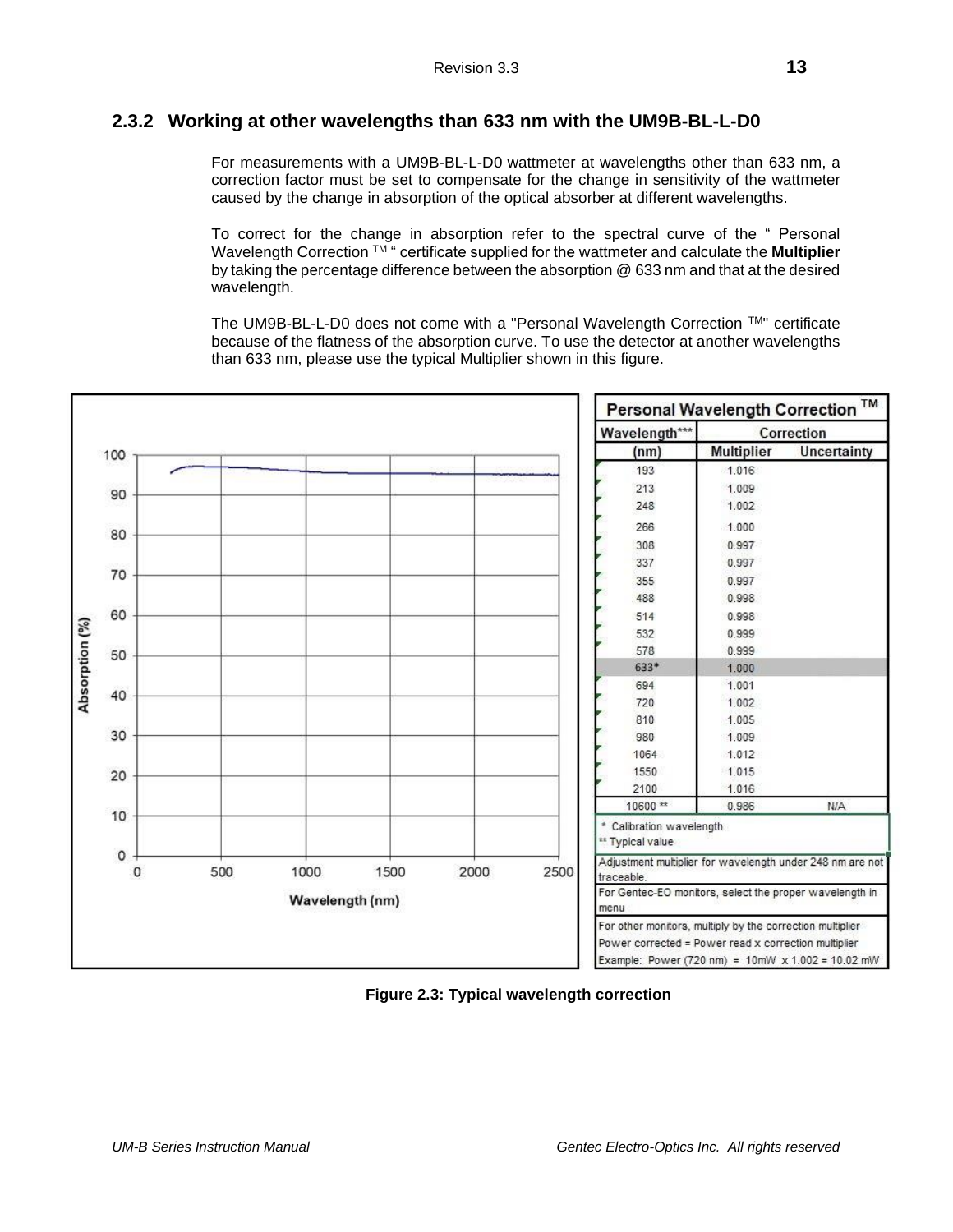#### <span id="page-13-0"></span>**3 DAMAGE TO THE OPTICAL ABSORBER MATERIALS**

At any time, the beam's incident area should not be less than 10% of the detector's aperture. Please check with Gentec-EO to make measurements with such small beams.

Damage is usually caused by exceeding the manufacturer is specified maximum tolerances:

- Average Power Density
- Peak Power Density
- Single Pulse Energy Density

Refer to the UM-B Series wattmeter specifications pages. Damage can also be caused when using a detector with a contaminated absorber or attenuator surface.

The damage thresholds specified in the specifications section refer to a visible alteration of the absorber surface. In practice, a slight alteration will not affect the wattmeter's response. Consider the wattmeter to be damaged and/or out of calibration when large-scale damage is evident or you can see the metal electrode beneath the coating4.

In the case of a  $TEM_{00}$  (Gaussian) beam, the maximum peak power and energy density can be calculated using the following equation:

> Density (power or energy)  $\approx$  2l<sub>0</sub>  $\pi W^2$

Where  $I_0$  is the total beam power or energy

W is the beam radius at  $1/e^2$  and  $\pi \approx 3.1416$ 

NOTE: The beam waist for a TEM**00** beam is the radius of a circle centered on the beam axis and containing 86 % of the beam energy. Ref.: SIEGMAN, A.E., An Introduction to Lasers and Masers, p. 313 (Mcgraw-Hill Series in the Fundamentals of Electronic Science).

Example of energy density calculation;

I**0** = 1 joule (total energy)  $W = 1$  cm

Energy density =  $2 \times 1$  joule = 0.64 joule/cm<sup>2</sup>  $\pi$  x (1 cm)<sup>2</sup>

Example of power density calculation;

I**0** = 1 MegaWatt (total power)  $W = 1$  cm

Power density =  $2 \times 1$  MW = 0.64 MW/cm<sup>2</sup>  $\pi$  x (1 cm)<sup>2</sup>

**<sup>4</sup>** Contact Gentec-EO for evaluation, repair, recalibration, or replacement (refer to the WARRANTY instructions).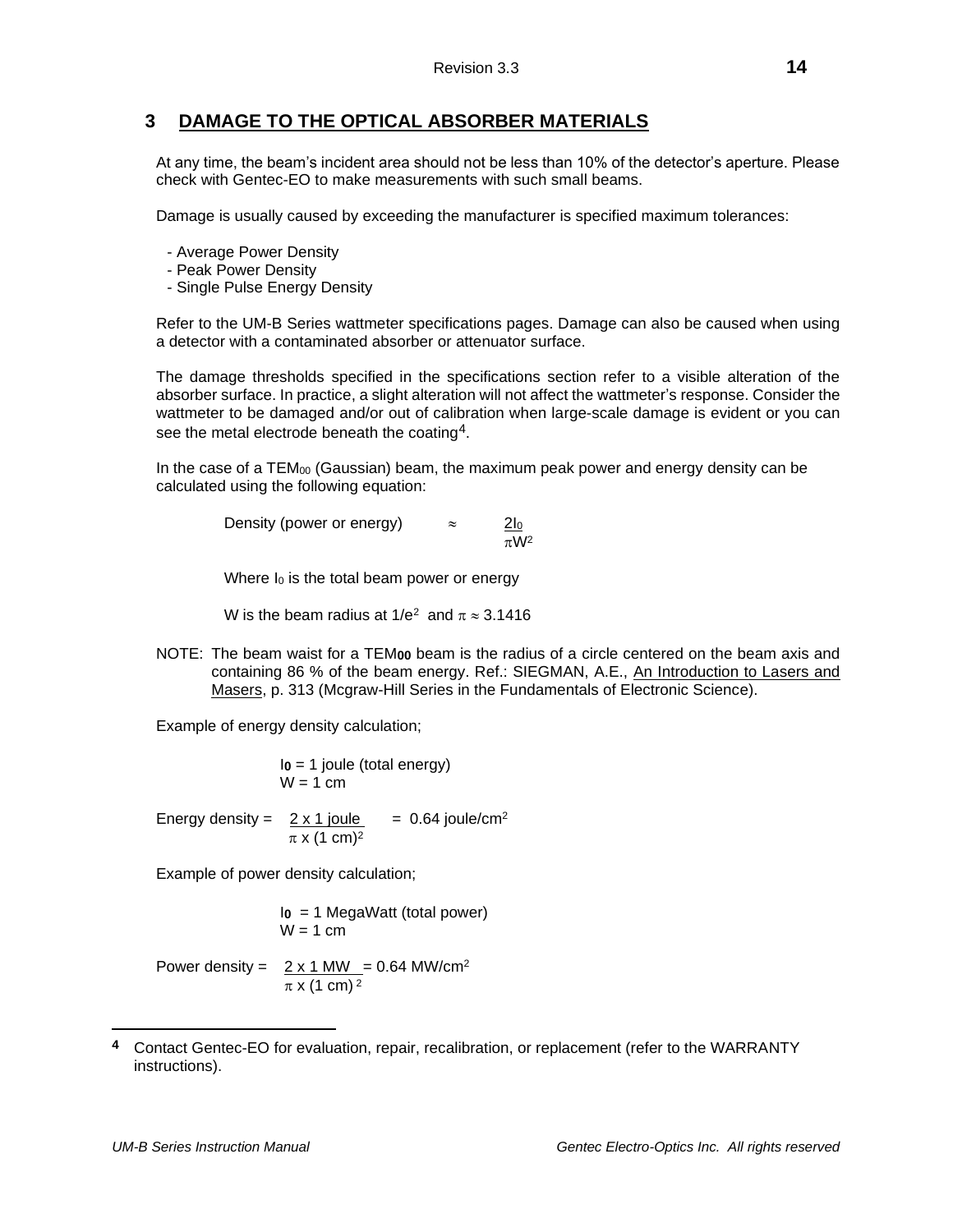## <span id="page-14-0"></span>**4 OPTIONAL ACCESSORIES**

#### <span id="page-14-1"></span>**4.1 Other Accessories:**

#### **Contact Gentec-EO for a complete list of accessories, their specifications and features.**

#### **Partial list:**

- APM(D) Part #201848 (required to power and connect the UM9B-BL-L-DO or UM9B-BL-D0 to an oscilloscope or Lock In Amplifier).
- MAESTRO, U-LINK, or M-LINK for use with UM9B-BL-D0
- SDC-500 Optical Chopper (required for both UM9B probes)
- Carrying Case
- Interchangeable IR windows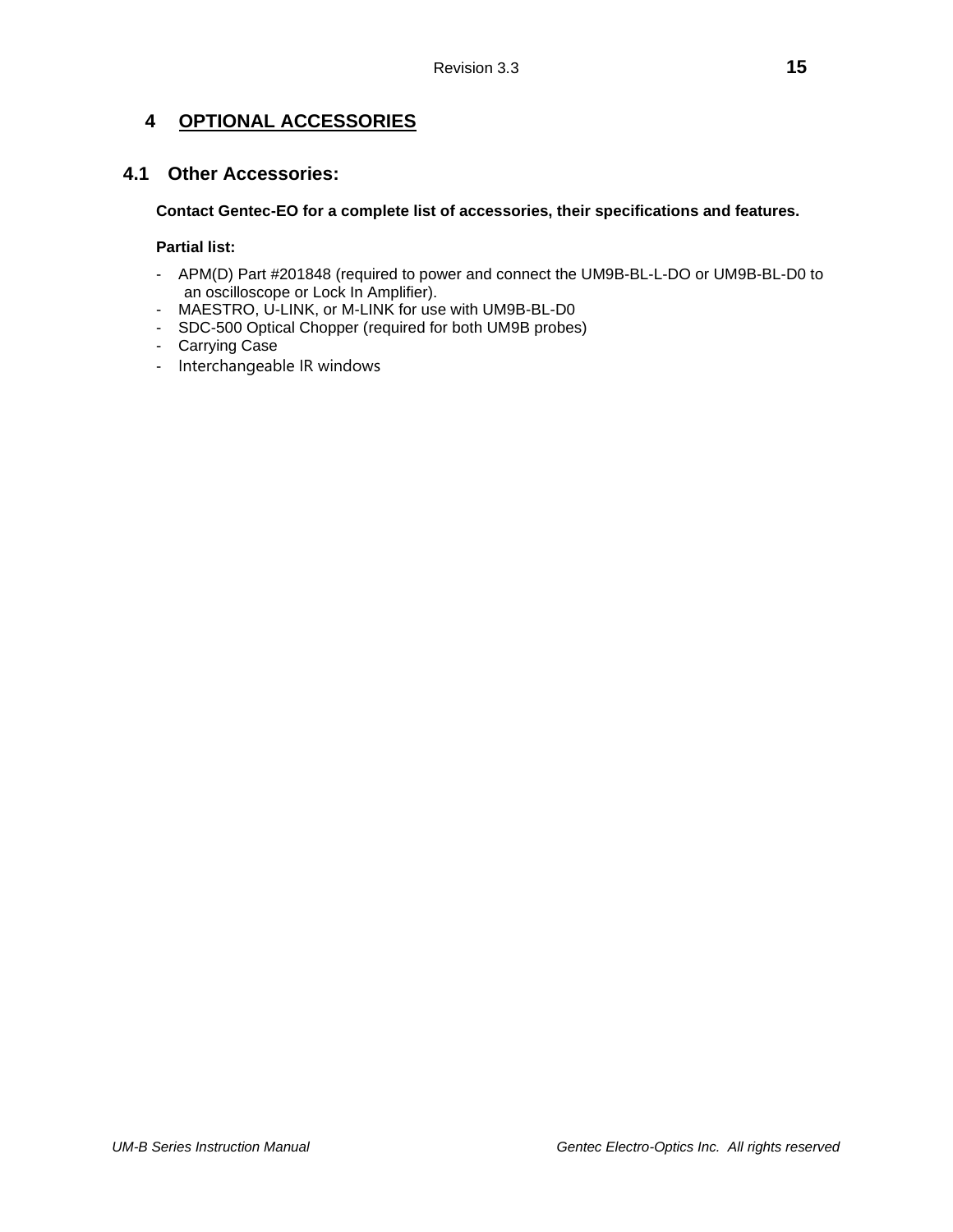## <span id="page-15-0"></span>**5 APPENDIX A**

#### <span id="page-15-1"></span>**5.1 Recycling and separation procedure for WEEE directive 2002/96/EC.**

This section is used by the recycling center when the detector reaches its end of life. Breaking the calibration seal or opening the detector will void the detector warranty.

The complete detector contains

- 1 detector with wires or DB-15
- 1 calibration certificate
- 1 Personal Wavelength Correction (UM9B-BL-D0 model only)

#### <span id="page-15-2"></span>**5.2 Separation:**

Paper: certificates Wires: detector cable Printed circuit board: inside the detector and DB-15, no need to separate (less than 10 cm<sup>2</sup>) Aluminum: detector casing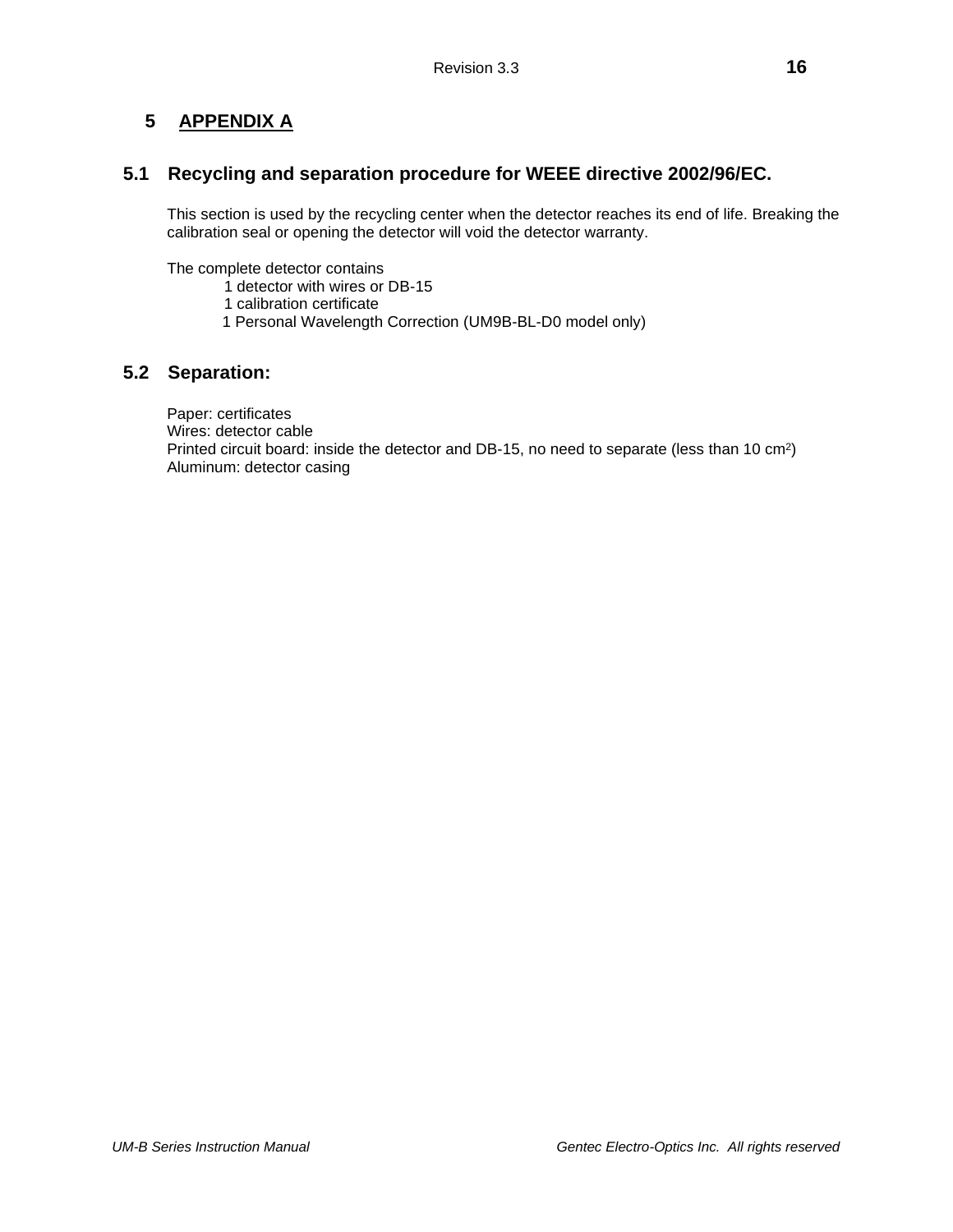## <span id="page-16-0"></span>**6 DECLARATION OF CONFORMITY**

| <b>Application of Council Directive(s):</b> | <b>EMC Directive</b><br>2004/108/EC |  |  |
|---------------------------------------------|-------------------------------------|--|--|
| <b>Manufacturer's Name:</b>                 | <b>Gentec Electro Optics, Inc.</b>  |  |  |
| <b>Manufacturer's Address:</b>              | 445 St-Jean Baptiste, suite 160     |  |  |
|                                             | (Québec), Canada G2E 5N7            |  |  |
| <b>Representative's Name:</b>               | <b>Laser Component S.A.S</b>        |  |  |
| <b>Representative's Address:</b>            | 45 bis Route des Gardes             |  |  |
|                                             | 92190 Meudon (France)               |  |  |
| <b>Type of Equipment:</b>                   | Laser Power/Energy Meter            |  |  |
| Model No.:                                  | UМ                                  |  |  |
| Year of test & manufacture:                 | 2011                                |  |  |
|                                             |                                     |  |  |

**Standard(s) to which Conformity is declared: EN 61326-1: 2006 Emission generic standard**

| <b>Standard</b>                     | <b>Description</b>                                                                                                                                  | Performance<br>Criteria |
|-------------------------------------|-----------------------------------------------------------------------------------------------------------------------------------------------------|-------------------------|
| <b>CISPR 11:2009</b><br>$+ A1 2010$ | Industrial, scientific and medical equipment -<br>Radio- frequency disturbance characteristics -<br>Limits and methods of measurement               | Class A                 |
| EN 61000-4-2:2009                   | Electromagnetic compatibility (EMC) - Part 4-2:<br><b>Testing and measurement techniques- Electrostatic</b>                                         | Class B                 |
| EN 61000-4-3:2006<br>$+A2:2010$     | Electromagnetic compatibility (EMC) - Part 4-3:<br>Testing and measurement techniques- Radiated,<br>Radio Frequency, electromagnetic field immunity | Class A                 |

### **I, the undersigned, hereby declare that the equipment specified above conforms to the above Directive(s) and Standard(s)**

| Place: Québec<br>(Québec) | Date: June 11, 2012 |
|---------------------------|---------------------|
|                           |                     |

**(President)**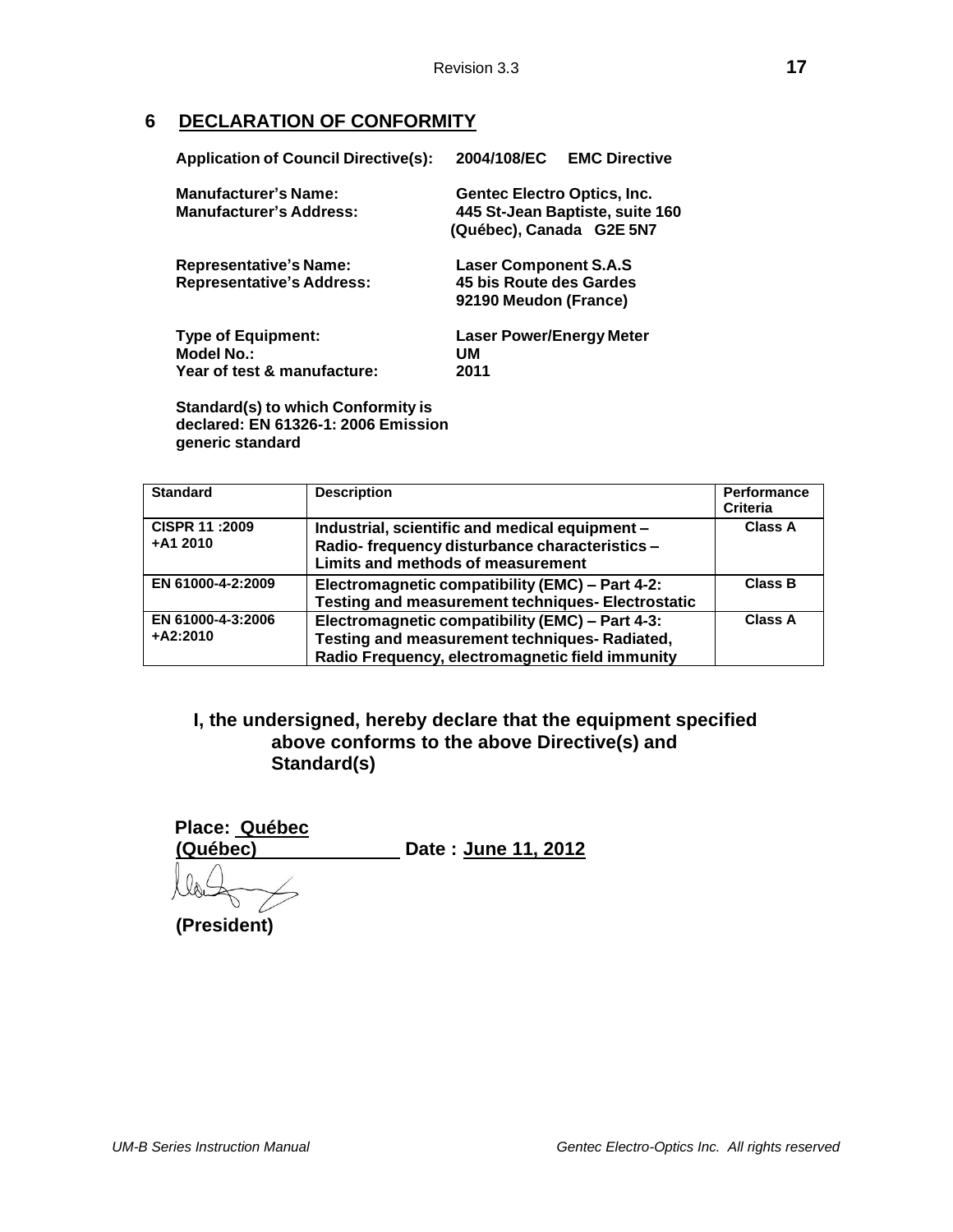## <span id="page-17-0"></span>**7 UKCA DECLARATION OF CONFORMITY**

| <b>Application of Council Directive(s):</b>                            | 2004/108/EC<br><b>EMC Directive</b>                                                        |
|------------------------------------------------------------------------|--------------------------------------------------------------------------------------------|
| <b>Manufacturer's Name:</b><br><b>Manufacturer's Address:</b>          | Gentec Electro Optics, Inc.<br>445 St-Jean Baptiste, suite 160<br>(Québec), Canada G2E 5N7 |
| <b>Representative's Name:</b><br><b>Representative's Address:</b>      | <b>Laser Component S.A.S</b><br>45 bis Route des Gardes<br>92190 Meudon (France)           |
| <b>Type of Equipment:</b><br>Model No.:<br>Year of test & manufacture: | <b>Laser Power/Energy Meter</b><br>UМ<br>2011                                              |

**Standard(s) to which Conformity is declared: EN 61326-1: 2006 Emission generic standard**

| <b>Standard</b>                    | <b>Description</b>                                                                                                                                  | Performance<br><b>Criteria</b> |
|------------------------------------|-----------------------------------------------------------------------------------------------------------------------------------------------------|--------------------------------|
| <b>CISPR 11:2009</b><br>$+ A12010$ | Industrial, scientific and medical equipment -<br>Radio- frequency disturbance characteristics -<br>Limits and methods of measurement               | Class A                        |
| EN 61000-4-2:2009                  | Electromagnetic compatibility (EMC) - Part 4-2:<br><b>Testing and measurement techniques- Electrostatic</b>                                         | <b>Class B</b>                 |
| EN 61000-4-3:2006<br>$+ A2:2010$   | Electromagnetic compatibility (EMC) - Part 4-3:<br>Testing and measurement techniques- Radiated,<br>Radio Frequency, electromagnetic field immunity | Class A                        |

### **I, the undersigned, hereby declare that the equipment specified above conforms to the above Directive(s) and Standard(s)**

| <b>Place: Québec</b><br>(Québec) | Date: December 02, 2021 |
|----------------------------------|-------------------------|
|                                  |                         |

**(President)**



**UK** CQ